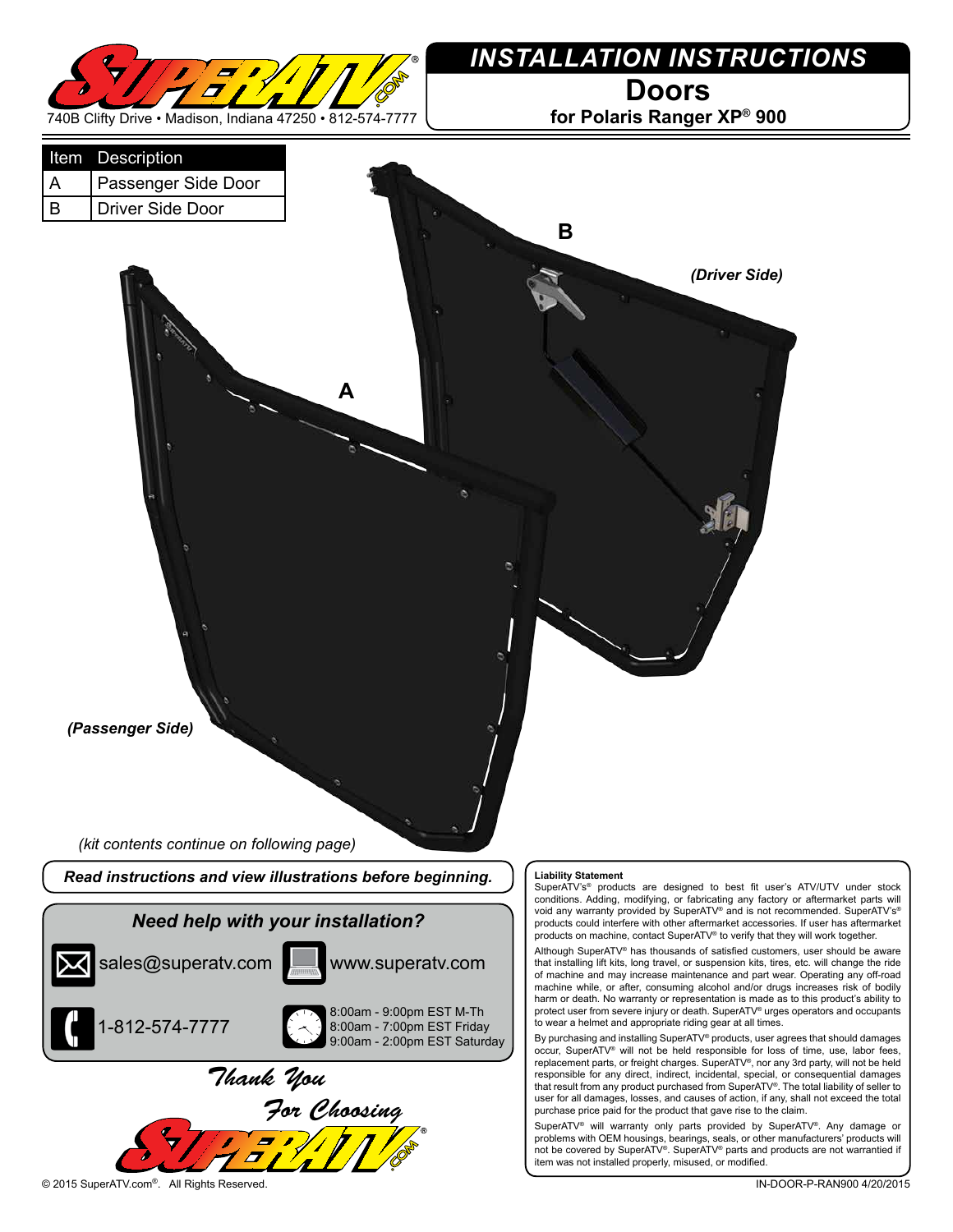

*Do not tighten hardware completely unless noted.*

- 1. Remove Side Nets and hardware from Roll Cage. See Fig. 1.
- 2. Remove hardware from Floor as shown in Fig. 1a.
- 3. Secure Passenger Side Door (A) to Roll Cage with stock hardware. See Fig. 2.
- Secure Passenger Side Door (A) to Floor with M6-1.0 x 30mm Lg. Bolts. See Fig. 3.
- 4. Assemble Striker Support (E) to Stricker Bracket, Passenger (F) with M8-1.25 x 20mm Lg. Bolts and M8-1.25 Nuts. See Fig. 4.
- Install Shoulder Bolt and M8 Sealing Washer to Stricker Bracket, Passenger (F). See Fig. 4.
- Install assembly to Frame with M8-1.25 x 20mm Lg. Bolts. See Fig. 4.
- 5. Repeat steps for opposite side.
- 6. Before tightening hardware completely, align Doors to machine and ensure that no binding occurs while opening and closing.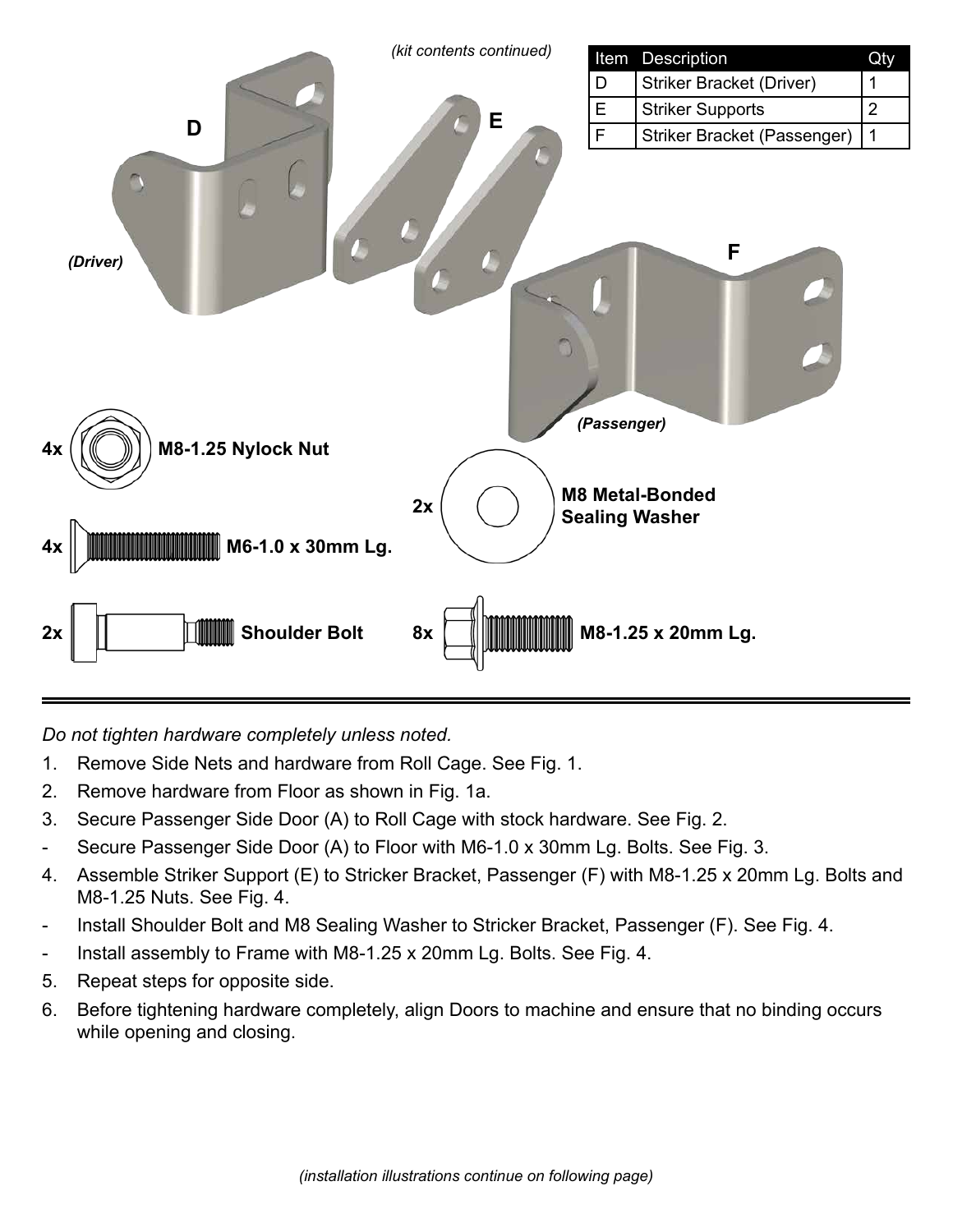## *Remove Side Nets from both sides of machine*

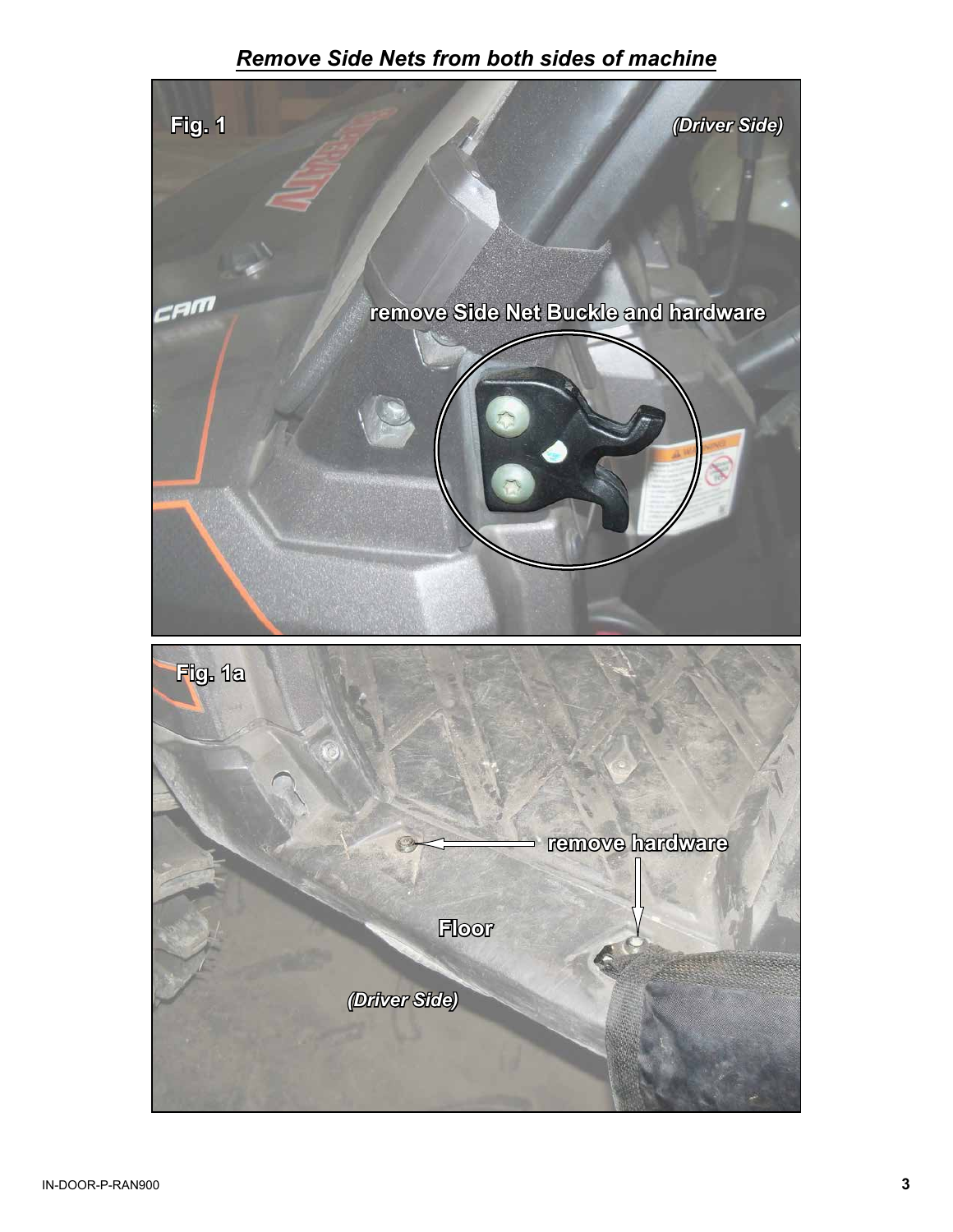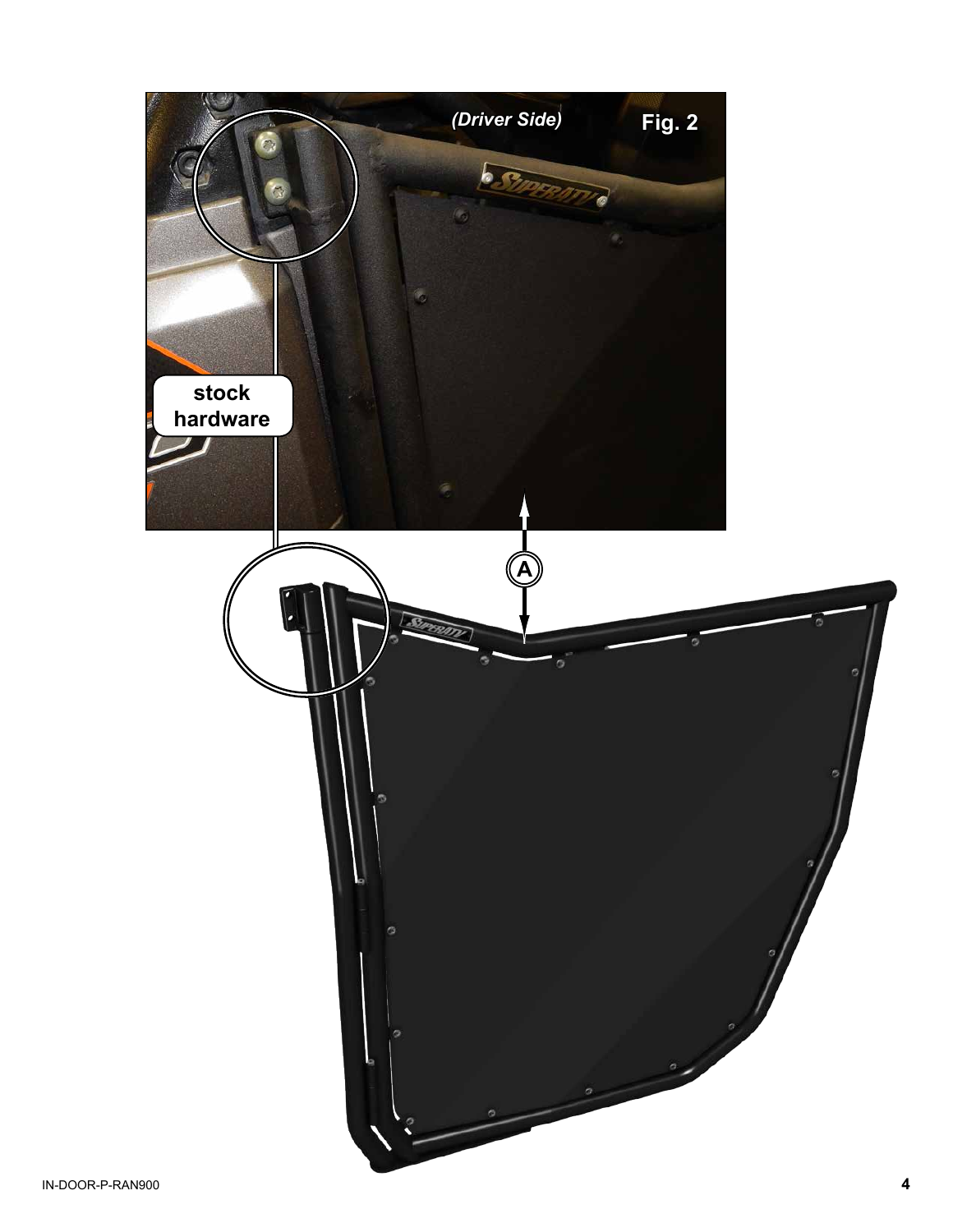

*(Driver Side shown)*